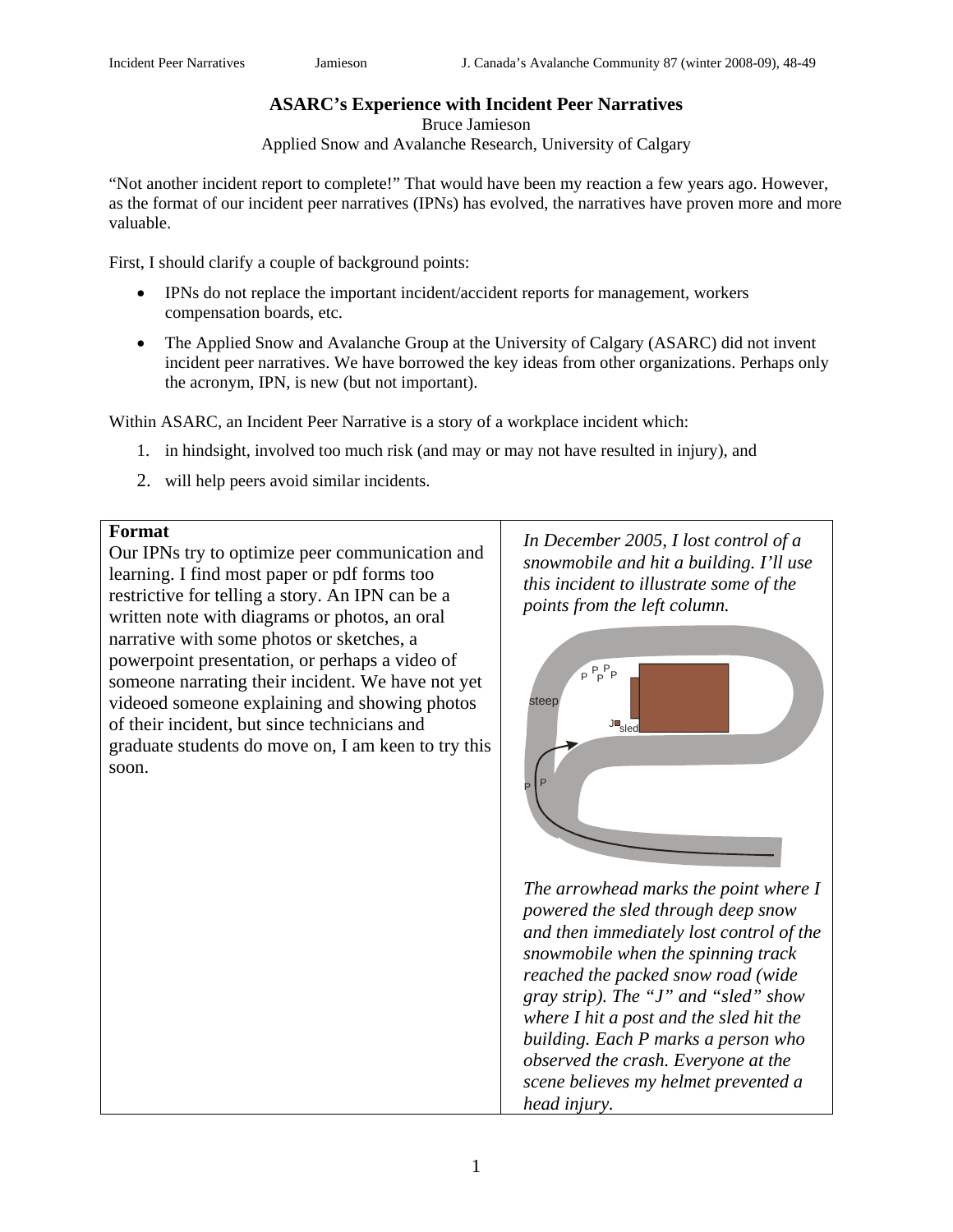| Who should see (or read) an IPN?<br>While it might seem that an IPN should be<br>widely shared, many people are more<br>comfortable talking about human factors<br>and what they learned if only their<br>immediate peers are in the room. Put a<br>stranger or two in the room and the story                                                                                                                                                                                                                                                                                                                                                                                                                                                                                     | There is a written report with a photo and<br>a diagram of this incident. Also, during<br>our annual sled training day, we go to the<br>site where I can stand at the spot where I<br>gave the sled too much gas and make the<br>story come to life.                                                                                                                                                                                                                                                               |
|-----------------------------------------------------------------------------------------------------------------------------------------------------------------------------------------------------------------------------------------------------------------------------------------------------------------------------------------------------------------------------------------------------------------------------------------------------------------------------------------------------------------------------------------------------------------------------------------------------------------------------------------------------------------------------------------------------------------------------------------------------------------------------------|--------------------------------------------------------------------------------------------------------------------------------------------------------------------------------------------------------------------------------------------------------------------------------------------------------------------------------------------------------------------------------------------------------------------------------------------------------------------------------------------------------------------|
| may get sanitized and the lessons muted.                                                                                                                                                                                                                                                                                                                                                                                                                                                                                                                                                                                                                                                                                                                                          |                                                                                                                                                                                                                                                                                                                                                                                                                                                                                                                    |
| Increased audience over time?<br>Written reports, slide presentations and<br>recordings can potentially increase the<br>number of people who learn from the<br>incident. However, knowing the narration<br>is being recorded one way or another can<br>also cause the narrator to clam up or omit<br>some points. Since the human factors and<br>lessons learned are so important in many<br>incidents, any record of the narrative, e.g.<br>pdf, powerpoint or video should clearly<br>state who it is for. Since I manage the<br>various forms of records, I must establish<br>trust by respecting the narrator's intended<br>audience. If the narrator's comfort level<br>rises over time, the intended audience can<br>be revised—but only with the narrator's<br>permission. | Initially I was only willing to tell the story<br>to ASARC staff and some friends. By the<br>spring of 2008 I was willing to narrate the<br>incident and show photos at the Canadian<br><b>Avalanche Association's Continuing</b><br>Professional Development Day. For a<br>written copy of the report, photo and<br>diagram of the snowmobile crash, drop me<br>a line at <i>bruce.jamieson@ucalgary.ca.</i><br>Over time, others have come forward,<br>giving permission for wider distribution of<br>their IPN. |

# **Blameless?**

The IPNs must be blameless! Any concerns about blame will suppress honest discussion of human factors and some of the lessons learned.

# **Nameless?**

When presenting to our staff, we find the use of names adds impact to the narrative. If the narrative is to go beyond a small group of peers, the names of people involved should be replaced with their roles, e.g. the skier, the first snowmobiler on scene, etc.—unless the individuals involved give written permission to have their names included.

# **If there was no injury, why share the circumstances?**

Any incident involving workplace risk that, in hindsight, was too high and has identifiable lessons is worth sharing by some form of IPN. For us, the incident could involve driving, avalanches, snowmobiling, skiing, etc. We consider road travel to be our highest or second highest risk, and need to capture more of the near misses as IPNs so we can learn from them. When someone says "I was too tired. I should not have driven here last night"—that is worth sharing, so the factors and options can be discussed.